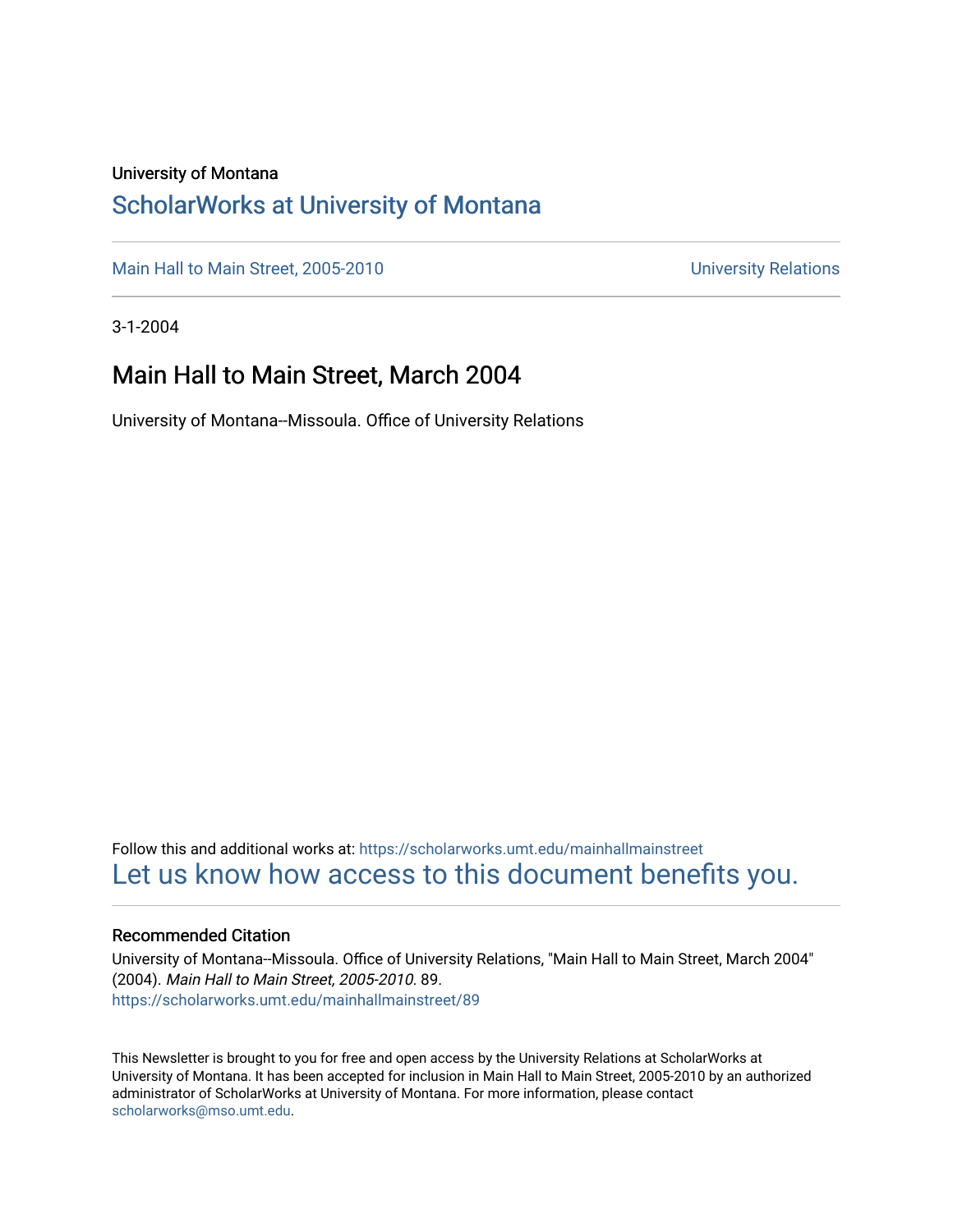

# Main Hall<sup>+o</sup> Main St.

Vol. 10, No. <sup>3</sup> Connecting Campus and Community March 2004

## The 600 club Lady Griz coach Selvig reaches victory milestone

Robin Selvig, coach of UM's Lady G<br>team, has reached 600 career wins fa<br>five coaches in NCAA Division I history.<br>He reached the milestone March 6 du Te's joined an elite club. Robin Selvig, coach of UM's Lady Griz basketball  $\blacksquare$  team, has reached 600 career wins faster than all but

He reached the milestone March 6 during a dominant 85-50 thumping of Portland State before 5,305 fans at UM's Dahlberg Arena. The victory was sweetened by the fact the Lady Griz completed a perfect 14-0 Big Sky Conference schedule.

The 26-year veteran of UM athletics finished the regular season with a record of 600-172. There are just 12 active Division <sup>I</sup> women's basketball coaches to reach 600 career wins. Among active men's Division <sup>I</sup> basketball coaches, only 10 have so many victories. In all NCAA history, Selvig

becomes one of only 57 coaches to LadyGriz reach the 600 plateau.

**headbasketball**

Whitefish teacher wins Shreeve educator award

to describe her work as a second-<br>grade teacher at Muldown Schoo<br>in Whitefish and the word "cares" will sk anyone who knows Kathy Akey . grade teacher at Muldown School in Whitefish and the word "cares" will



the qualities Kathy has that make her an excellent teacher, she really cares about her students and takes the time to teach each one individually," said Jill Rocksund, the

**Akey**

principal of Muldown School. Maresa Jenson, a Whitefish High School freshman, also speaks highly of her former first- and second-grade teacher.

*(Continued back page)*

## Another semester, another record enrollment for UM

**coach Robin Selvig** *(Continued next page)*

The dinversity of Nontana once<br>
again shattered all spring semeste<br>
enrollment records with a 2.9<br>
students attending the Missoula campus he University of Montana once again shattered all spring semester enrollment records with a 2.9 percent increase in the number of for the second half of the 2003-04 academic year.

A total of 12,998 students are enrolled in classes, an increase of 372 over the 2003 spring semester headcount of 12,626.

In addition, full-time equivalents (FTE) rose 1.6 percent for a total of 11,072 this year, compared with last spring's 10,897. An FTE represents 15 undergraduate or 12 graduate semester credits.

The spring record-breaker comes on the tail of an all-time high enrollment of 13,352 students during fall semester 2003. Spring semester headcount traditionally is lower than in the fall.

Registrar Phil Bain said the increases this semester are scattered throughout all areas of campus, with the largest jump at the doctoral level.

For UM President George Dennison, that is good news.

We planned for and welcome the increase in enrollment," Dennison said. "I find it especially satisfying that we achieved the institutional goal of attracting and retaining more doctoral students. So long as we meet the needs of the students who enroll, <sup>I</sup> think we can continue to achieve our enrollment goals.

The number of Montana residents attending UM increased by 366 this semester over last year, and the number of students from other states participating in the Western Undergraduate Exchange program increased by 145.

While the overall enrollment picture is encouraging, Dennison expressed concern about a decrease of 139 in the number of nonresident students.

Nonresident enrollments have declined over the last few years, and we had projected a continuance of this trend because of the numbers for fall semester 2003," Dennison said. "Our analysis suggests that the state of the economy exerted a considerable impact during this period. As the economic picture brightens, we have initiated new recruitment efforts for next year that rest solidly on the analyses we have done of potential student markets."

In addition, Dennison said, 'We will implement fully the plan to maintain and enhance the quality and responsiveness of our programs." $\approx$ 

The Discavery Continues at The University of Montana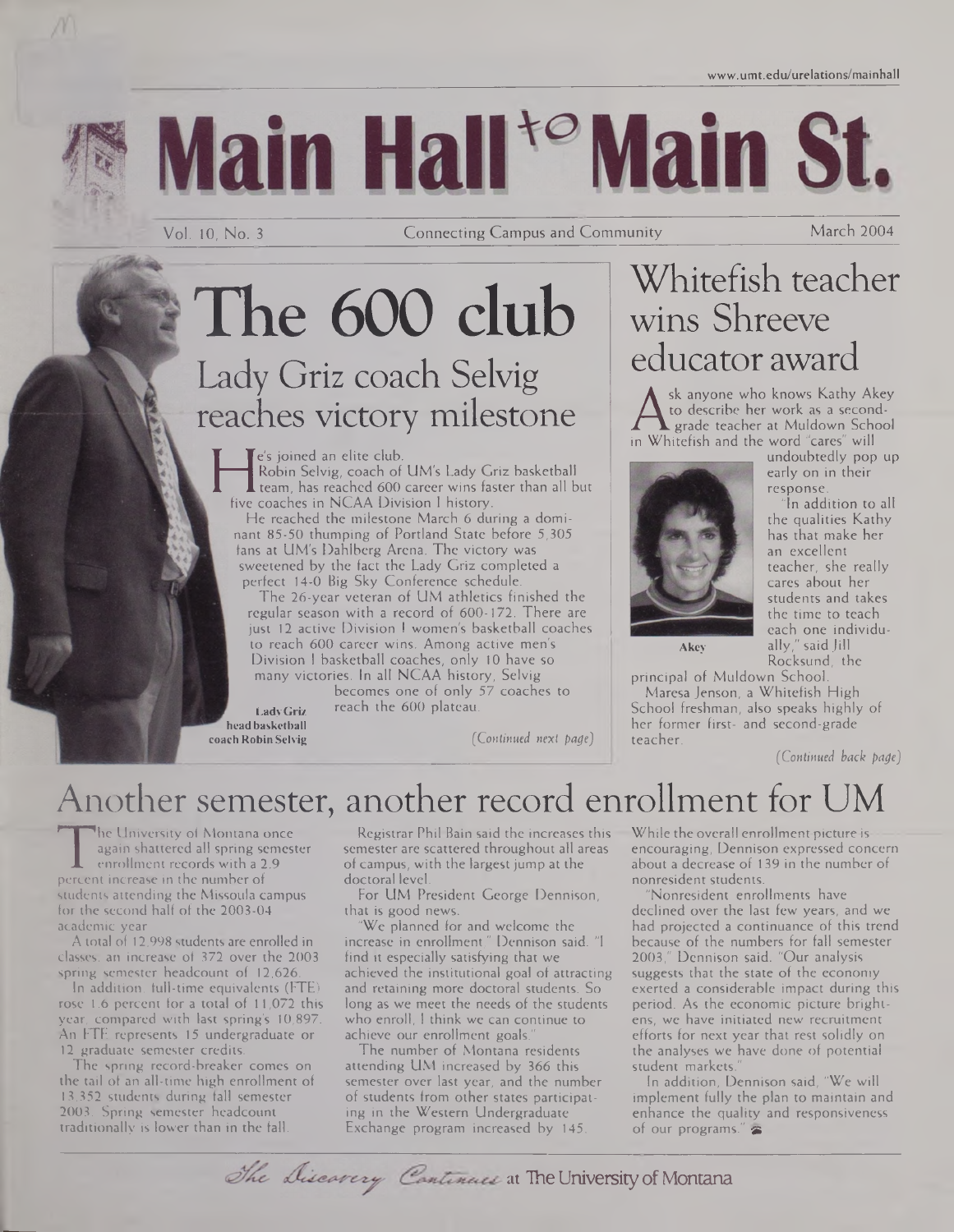## Selvig's 600 — **continued**

He reached the mark in 772 games. The coach who reached the 600 fastest was Adolph Rupp of Kentucky, who did it in 704 games.

An Outlook native, Selvig was a fouryear member of the Grizzly basketball team, earning second team All-Big Sky honors as a senior.

Selvig graduated from UM in the spring of 1974 with a degree in health and physical education. He was inducted into the Grizzly Basketball Hall of Fame in February 1983.

After coaching the Montana men's freshman team to a 10-8 record in 1974- 75, Selvig took over the girls' basketball program at Plentywood High School, where he totaled a 38-24 record in three seasons.

Selvig was hired as UM's fourth women's basketball coach on June 6, 1978, taking over a team that went 7-13 the previous season.

Selvig's first Lady Griz team finished 13-13 and in second place in the NWBL Mountain Division.

Montana's modest improvement to .500 in Selvig's first year bloomed into a stretch of success that rivals any team's in the country.

After going 19-10 in 1979-80, Montana went 22-8 in 1980-81, winning the program's first league title. Those years started a string of 19 consecutive winning seasons and 18 straight 20-win seasons.

After coaching Montana in the NWBL for four seasons, Selvig and the Lady Griz moved to the Mountain West Conference in 1982-83. Montana dominated that league for six seasons, going 78-6, winning five regular-season league titles and four postseason conference championships and earning four NCAA tournament trips.

In 1982-83 Montana made its first trip to the NCAA national tournament, losing 72-53 at Louisiana-Monroe. In 1983-84 the Lady Griz achieved a breakthrough by winning their first-ever NCAA tournament game, a 56-47 home-court victory over Oregon State.

Starting with the 1987-88 team, Selvig would take Montana to the NCAA tournament 10 of the next <sup>11</sup> seasons.

When the Lady Griz began Big Sky Conference play in 1988-89, they won the first three Big Sky Conference titles with perfect 16-0 marks and have since won 10 more conference titles.

In 2000 the Lady Griz won the league title with a 13-3 mark. They proceeded to win the postseason championship, and then made their most recent trip to the NCAA tournament, a 74-46 loss at Georgia.

In February 2001 Selvig was inducted into the Grizzly Sports Hall of Fame.  $\blacktriangleright$ 



Blink and it's gone: Children race for candy and prizes during last year's UM Easter Eggstravaganza.

### Easter eggcitement coming to U

Easter Eggstravaganza at 1 p.m.<br>The egg hunt is free and open to<br>children ages 0-9. It will take place on M will host its fourth annual Easter Eggstravaganza at <sup>1</sup> p.m. on Saturday, April 10.

The egg hunt is free and open to the Oval in the center of the UM campus, where children will scour nearly four acres for age-appropriate candy and prizes.

Hunters who find the special maroon, silver and gold eggs will be rewarded with top prizes. The oval will be divided into sections for the following age groups: 0-3, 4-5, 6-7 and 8-9 years old.

Grizzly athletes and cheerleaders also

## University lectures slated for Great Falls

he 2004 Great Falls Lecture Series, Bringing the U to You, continues

The 2004 Great rails Lecture Seri<br>Bringing the U to You, continue<br>Each lecture costs \$10 and will be held<br>from 7 to 9 p.m. in the Missouri Room in April with two engaging speakers. from 7 to 9 p.m. in the Missouri Room of the Civic Center.

David Large, a history professor at Montana State University-Bozeman, will present "Still Friends After All These Years? German-American Relations Post 9/11" on Thursday, April 8.

Large will discuss the current German-American estrangement in a broader historical context, arguing that although the present tiff is a serious one, the relationship between the Federal Republic of Germany and the United States always has had rocky moments. He also will examine the problem of anti-Americanism in contemporary Germany.

Paul Lauren, Regents Professor of

will be present to help children fill their baskets with toys and goodies.

The Eggstravaganza is sponsored by UM's President's Office and University Relations, The Bookstore at UM, A Carousel for Missoula, KEC1-TV, 102.5 Mountain FM and Southgate Mall. A special thanks also goes out to the Missoulian, Wal-Mart, Holiday Inn Parkside and Party America (formerly Party Universe) for contributing to the event.

For more information contact Rita Munzenrider at University Relations, (406) 243-4824, or e-mail [rita.munzenrider@mso.umt.edu](mailto:rita.munzenrider@mso.umt.edu).

History at The University of Montana-Missoula, will present "The Revolution of International Human Rights"on Thursday, April 22.

Lauren is one of the world's leading authorities on the history of international human rights. He has lectured around the world and is a recognized teacher and scholar on diplomacy and international relations.

The Bringing the U to You series was organized by the Great Falls Area Alumni Committee, a group comprising Montana University System alumni committed to bringing lecturers from state campuses to the Great Falls area.

Lecture tickets are available by calling (406) 452-0393, e-mailing [utoyou@hotmail.com](mailto:utoyou@hotmail.com) or visiting Kaufman's or Penny's Gourmet to Go. Members of the Great Falls Area Alumni Committee also can provide tickets.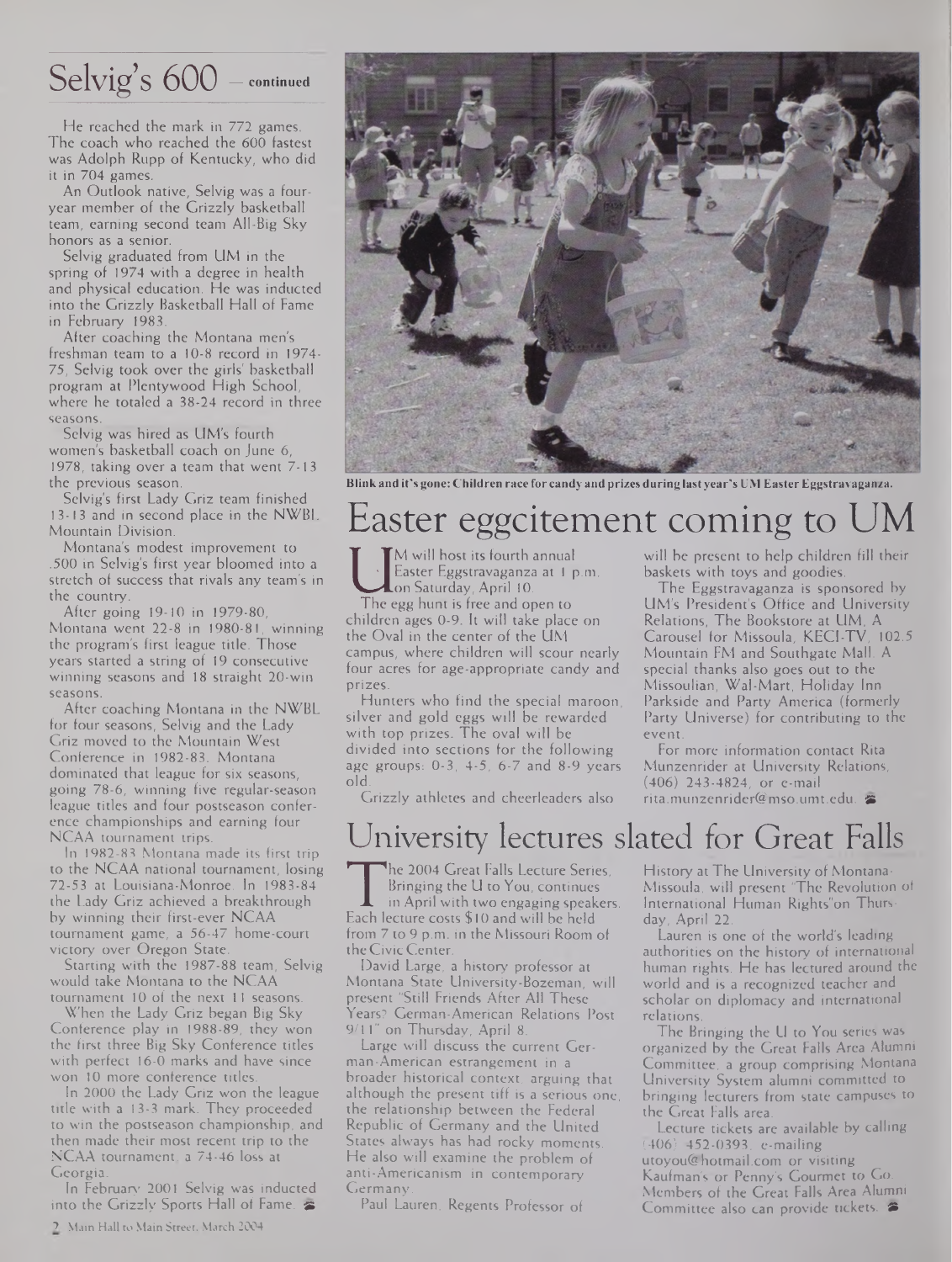#### **Athletic Director Resigns—**

Athletic Director Wayne Hogan resigned March 3 after news became public of a nearly \$1 million budget deficit facing his department. About \$578,000 of the shortfall is due to operational expenses greater than anticipated, and \$381,000 comes from accounting errors. Discussing the



shortfall during a March 4 news conference, President George Dennison outlined a deficit reduction plan he will submit to the Board of Regents that should wipe out the shortfall by fiscal year 2007. Hogan started work at UM in October 1995. During his tenure UM's football program went 92-22 and won two I-AA national championships. He also oversaw several highly successful basketball seasons and managed major improvements to Washington-Grizzly Stadium and the Adams Center. Associate Athletic Director Marie Porter will serve as Hogan's replacement until a new athletic director is found.

**111 th Birthday—**Charter Day festivities were held Friday, Feb. 20, to mark UM-Missoula's 111 th birthday. During the festivities President George Dennison delivered the Charter Day address and presented awards to Roberta Evans, Robert T. Pantzer Award, Audrey Peterson, Faculty Service Award, Kristine Csorosz, Dennison Staff Award, Johnny Lott, Dennison Faculty Award, Don and Pat Simmons, Montana Alumni Award, Jacole Douglas, ASUM Service Award, and John and Katy Delano, Neil S. Bucklew Presidential Service Award.

**Monte Unmasked!—**A secret identity was revealed March 4 during a Lady Griz game at Dahlberg Arena. It turns out that Monte, UM's 2003 Capital One National Mascot of the

Year, is actually 24-year-old Barry Frederick Anderson, an eastern Montana guy from the Terry-Miles City area. Anderson started the game in the bear suit, rappelling from the scoreboard. But late in the second half he walked onto the court in street clothes to a standing ovation from the 5,220 fans in attendance. Anderson wore the bear suit for three years. During that time he was named the top college mascot, shot an ESPN commercial with legendary NFL quarterback Joe Montana and made hundreds of appearances for UM at games, fairs, charity events and more. Anderson



**Monte thebearis Barry.**

graduated from UM in May 2002 with a degree in theater with an acting emphasis. Phoenix-based mascot trainer Kenny Glenn said he believes Anderson has the talent to go pro with the NBA next season.

**Native Legal Leaders—**Two moot court teams from the UM School of Law recently captured high honors at the National Native American Law Student Association competition February 13-14 in Denver. Amy Sings In The Timber, from Milwaukee and a member of the Black River Falls Ho-Chunk Lac Du Slambeau Ojibwe tribe, and Susan Stahle, from Bountiful, Utah, placed second in the competition after reaching the finals and facing an NALSA team from the University of Connecticut School of Law. Another UM moot court team comprised Denise Juneau and Rhonda Swaney, who placed among the top 16 teams in the national competition. Both of the second-place finishers were coached by law Professor Ray Cross. The arguments in the competition revolved around the Indian Child Welfare Act.

**Artistic** U—A UM-owned painting, John G. Brown's "Boy With Snowball," was chosen for the cover of

the January/February 2004 issue of Trusteeship, the magazine of the Association of

Governing Boards of Universities and Colleges. The painting is one of 9,000 original works in the permanent collection of UM's Montana Museum of Art and Culture. About 1,000 images from the collection are available online at [www.umt.edu/](http://www.umt.edu/) partv/famus. Museum Director Nelson Britt said he gets about two dozen inquiries each month about using UM artwork. Though UM doesn't yet have a museum building to display its collection, Britt said people can make appointments to view individual works by calling him at (406) 243-2020. "Boy With Snowball" is the only Brown



**"BoyWith Snowball"**

work in UM's collection. It was donated to the University in 1952 by Dr. Caroline McGill, one of Montana's first female doctors. Brown (1831-1915) is considered one of the major genre artists of the 19th century. After his death, Brown was frequently compared to the 20th century's Norman Rockwell.

**Schoolyard Science—**Missoula County K-12 students will get a chance to explore ecology in their own schoolyards through a new UM program. The Ecologists, Educators and Schools program recently received a National Science Foundation grant worth nearly \$2 million. The NSF grant will send teams of UM graduate and undergraduate students into five area schools to help teachers with schoolyard ecology lessons. The grant provides Environmental Council of the States funding for the next three years.

**Expert Arguers—**UM-Missoula's Ethics Bowl Team reached the "final four" of the 10th annual Intercollegiate Ethics Bowl held Feb. 26 in Cincinnati. The UM team was one of 40 college and university teams from across the nation debating controversial ethical issues ranging from privacy of information in libraries to genetic testing for athletic capacities. One of only six teams to go undefeated (3-0) in the first round, UM then won its quarterfinals match with New York's Union College before losing to first-place Indiana University-Bloomington. Participating students were team members Nate Biehl Rhiannon Dodds and Kelly Kirwan and coaches Loren Meyer, Jarrett Heintz, Michael Williams and Justin Whitaker. The team's faculty sponsor is Mark Hanson, interim director of UM's Practical Ethics Center.

**Winter Learning—**Wintersession, which takes place between UM's fall and spring semesters, is becoming a more popular time for students to squeeze in extra classes. During the past three years, the total Wintersession headcount has jumped from 317 to 843. Courses offered also have increased from 24 to 76, and total student credit hours have jumped from 801 to<br>2,252.  $\blacktriangleright$